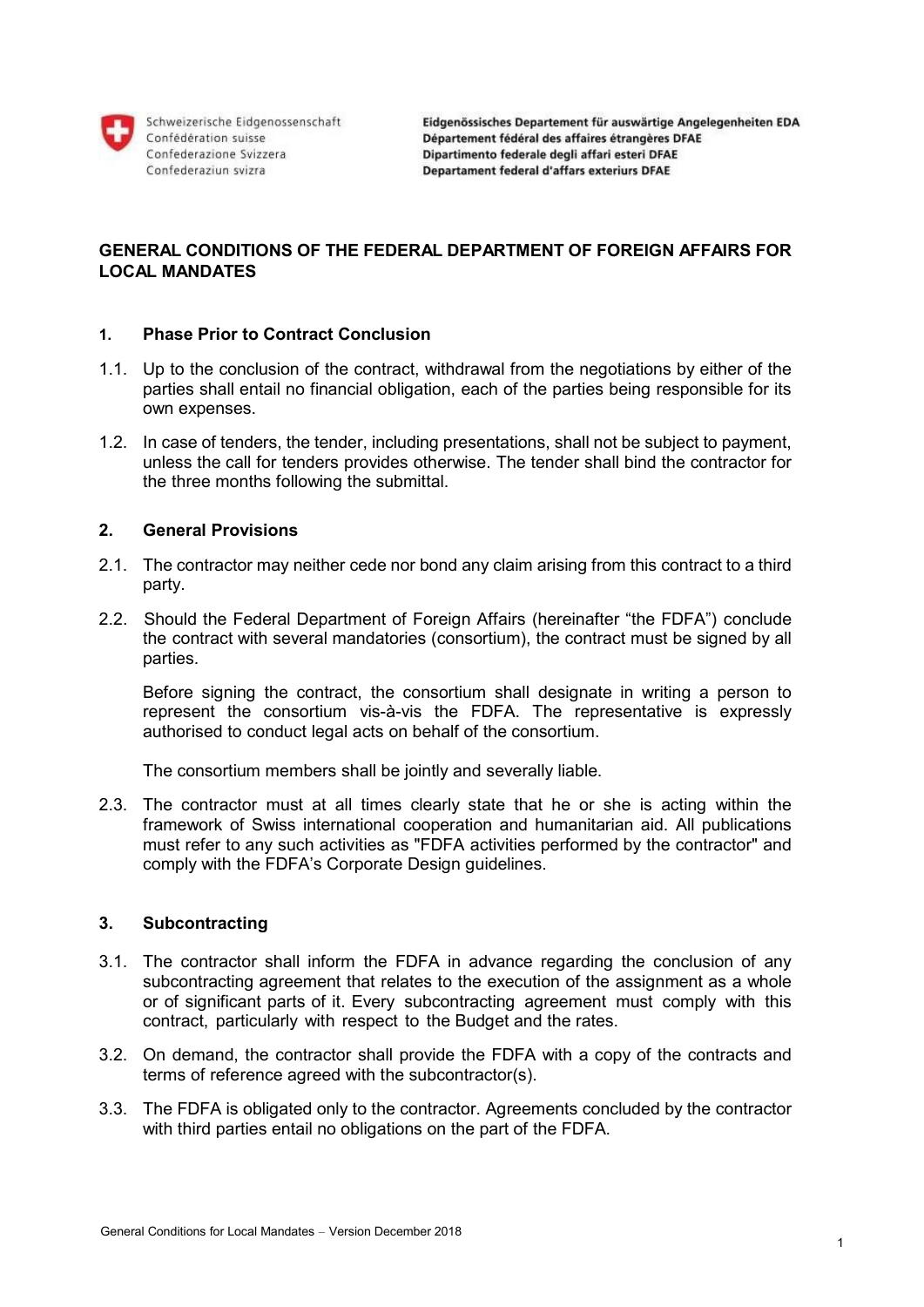# **4. Duties of the Contractor**

- 4.1. The contractor shall undertake to carry out the present contract with due care and diligence and to fully safeguard the interests of the FDFA. (S)he observes the applicable law, rules and regulations.
- 4.2. The contractor works in favour of continuing good relations between Switzerland and the Partner Country.
- 4.3. The contractor and her/his personnel shall not engage, even without payment, in any accessory activities, which might be detrimental to the execution of the contract.

#### **5. Collaboration between the FDFA and the Contractor**

- 5.1. The FDFA alone shall be competent to issue directives to the contractor.
- 5.2. The contractor shall inform the FDFA immediately and in writing of any exceptional situation arising during the execution of the contract, which may endanger its realization and/or require substantial modification of its aims.

#### **6. Personnel**

l

6.1. The contractor shall be responsible for the recruitment of the personnel for this assignment. Hereby, s/he shall apply the principles of transparency and fair competition, use

objective criteria in decision making and engage only employees with appropriate qualifications.

- 6.2. The contractor shall observe the working conditions and safety regulations applicable at the place of performance abroad, and at least respect the core conventions of the International Labour Organisation.<sup>1</sup>
- 6.3. The contractor shall conclude written contracts of employment with the personnel required to execute the contract, compliant with the applicable provisions of labour law. It shall guarantee gender equality, in particular with regard to equal wages, terms and conditions of employment, and workplace security conditions. The employment conditions must not be more favourable than those applying to the FDFA, and must provide for adequate social benefits (insurance, vacation, etc.).
- 6.4. The Contractor shall contractually impose the obligations in art. 6.2 and 6.3 on the third parties involved.
- 6.5. If the Contractor does not respect the obligations in art. 6.2, 6.3 and 6.4, it shall be liable to pay a contractual penalty unless it can prove that the violation is through no fault of its own. The contractual penalty shall amount to 10 percent of the total compensation in each case, but no higher than CHF 100,000 in aggregate.
- 6.6. The contractor is solely responsible for the safety of his staff involved in this assignment and for setting up an appropriate security management system.

<sup>1</sup> ILO Core Conventions: Convention No. 29 of 28 June 1930 on forced or compulsory labour (SR 0.822.713.9); Convention No. 87 of 9 July 1948 on the freedom of association and protection of the right to organise (SR 0.822.719.7); Convention No. 98 of 1 July 1949 on the application of the principles of the right to organise and the right to collective bargaining (SR 0.822.719.9); Convention No. 100 of 29 June 1951 on equal remuneration between men and women for equal work (SR 0.822.720.0); Convention No. 105 of 25 June 1957 on the abolition of forced labour (SR 0.822.720.5); Convention No. 111 of 25 June 1958 on discrimination in employment and occupation (SR 0.822.721.1); Convention No. 138 of 26 June 1973 on the minimum age for employment (SR 0.822.723.8); Convention No. 182 of 17 June 1999 on the prohibition of and immediate measures to abolish the worst forms of child labour (SR 0.822.728.2).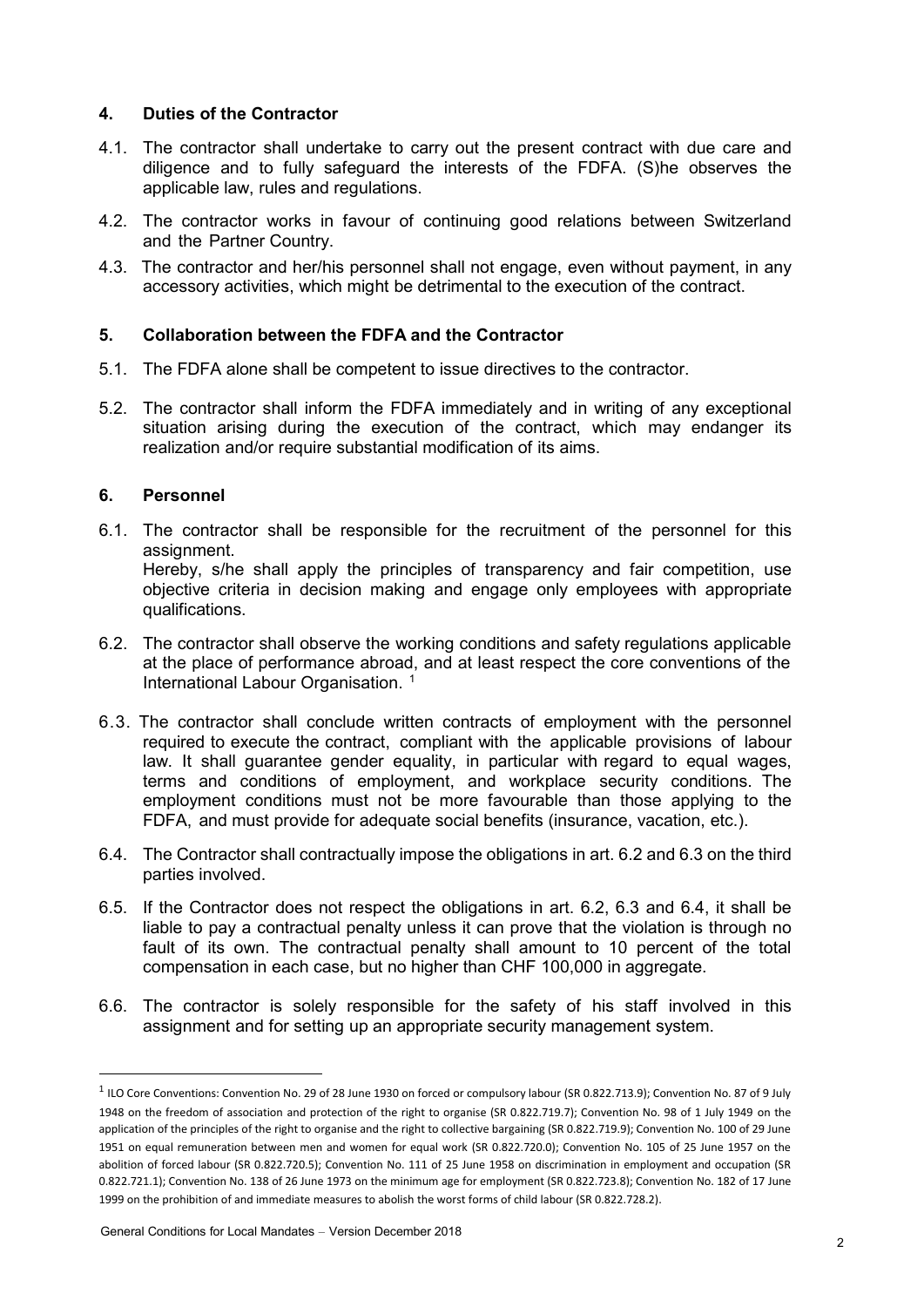6.7. Any change to the scientific and managerial personnel listed in the Budget shall be approved by the FDFA in advance.

# **7. Insurance, Social Security, VAT and other Taxes**

- 7.1. The contractor shall insure her/himself as well as her/his staff against any risks arising from illness or accident. The respective insurance premiums shall be covered by the contractor.
- 7.2. The contractor shall be bound to deduct social security contributions, as stipulated by law in respect of her/himself and her/his associates or employees, as are due to the social insurance institutions according to applicable law and to pay such contributions to the respective institutions.
- 7.3. Generally, FDFA's assignments are tax exempted if there is a Framework and/or Project Agreements between Switzerland and the Partner Country which foresee this exemption.

Should competent authorities declare the present assignment as not tax exempted, the contractor immediately informs the FDFA in order to adapt the budget of the assignment accordingly.

The remuneration of the contractor is only subject to VAT under the conditions of the Swiss law on VAT.

- 7.4. If the present assignment is subject to taxes, the contractor shall be solely responsible for the payment of all taxes and fees provided for by applicable law, including VAT.
- 7.5. If the budget amounts to 50'000 CHF or more, the contractor shall, at his own cost, take out appropriate and adequate commercial liability insurance.

# **8. Procurement**

In case of procurement of services or/and goods, the contractor shall apply the principles of transparency and fair competition, based on price and quality, as well as all respective legal provisions.

# **9. Material**

- 9.1. The contractor shall be responsible for purchasing the material necessary to perform the mandate and defined in the budget on behalf of and for the account of the FDFA or the Partner Country, pursuant to the provisions of the present contract. Invoices must be addressed to the contractor.
- 9.2. Unless agreed otherwise or until a formal handover, the material shall remain the property of the FDFA. Thereby, the FDFA shall decide upon its possible registration terms (e.g. vehicles). Before the end of the assignment, the FDFA shall decide on its further use. When returning or handing over the material, the contractor shall establish a handover report in due time.
- 9.3. The contractor shall treat the material in an appropriate and careful manner. (S)he shall keep an up-to-date inventory thereof.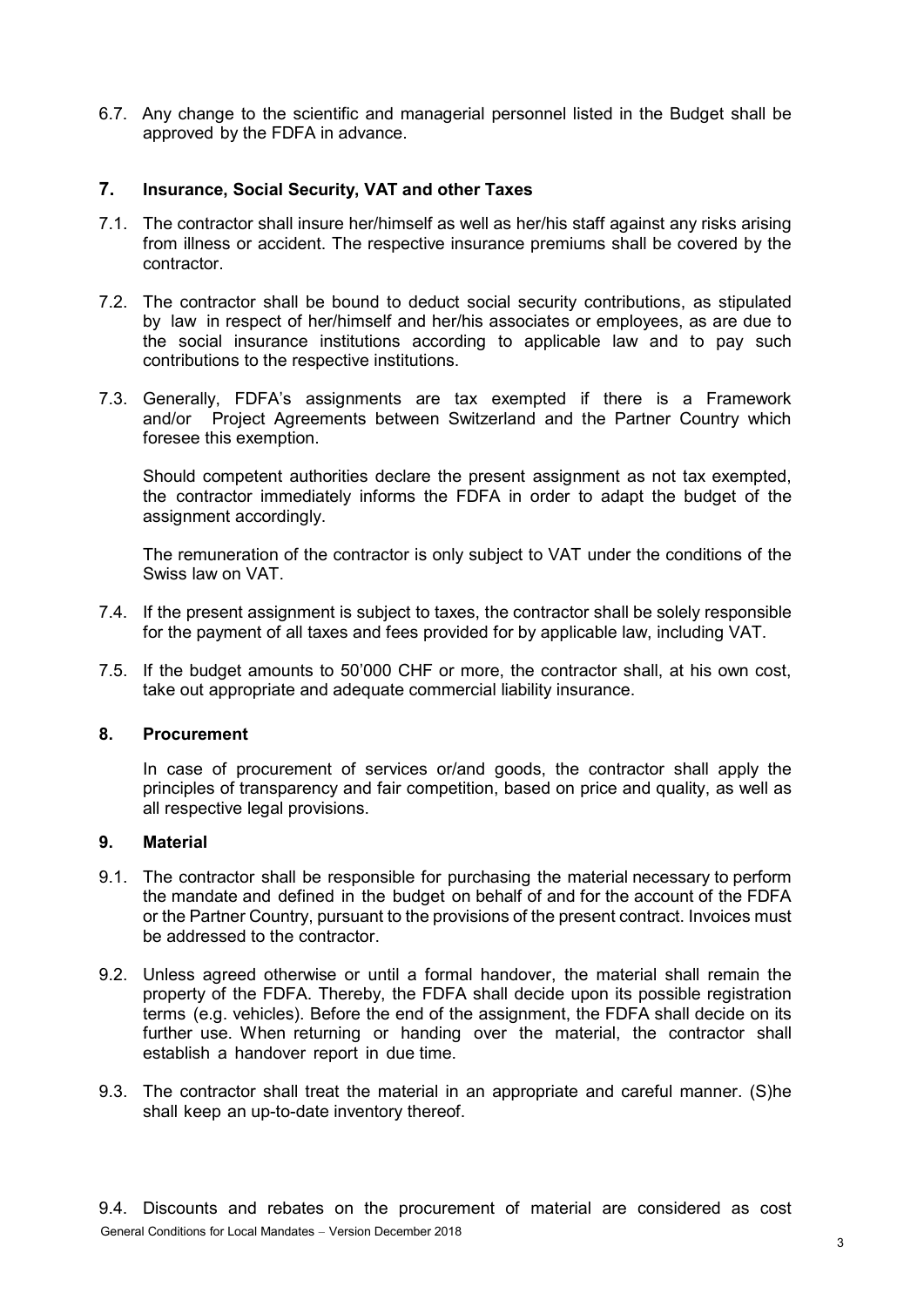reductions. The utilization of revenues from the sale of material shall be decided in consultation with the FDFA. Such income has to be stated in the final statement of accounts.

### **10. Payments, Interests**

In Principle, payments by the FDFA shall be made at average due date. If they are not made at average due date, any gross interest arising on the bank account shall be deemed income and accounted for in the same way as other payments made by the FDFA, and shall be deducted at the time of the final payment.

# **11. Statements of Accounts, External Financial Review**

- 11.1. On the dates stipulated and in accordance with the terms of the Contract, the contractor shall present statements of accounts to FDFA.
- 11.2. The statements of accounts shall give a detailed list of expenditure. They shall provide information on the following points:
	- a) the function of the payee in the assignment framework together with the classification in the appropriate category of remuneration;
	- b) an exact description of the time utilized and of the nature of the work done. The establishment's time-control sheets or cards should be attached;
	- c) in the case of subcontracting, the subcontractor's detailed invoice, including related vouchers.
- 11.3. According to the FDFA instructions, the contractor shall provide the receipts and vouchers (original or copy).
- 11.4. If the contract provides for an external financial audit / review (art. 3 of the contract), such an audit shall be carried out by an independent auditing firm and approved by the FDFA according to the standard terms of reference. The cost of the audit / review report is contained in the supplement paid for common costs. The final payment takes place after the final accounts and the audit / review report have been approved.

#### **12. Assignment Evaluation**

The contractor takes note that the FDFA may evaluate the quality of the services provided and agrees that this data will be treated within the FDFA in accordance with the applicable law. (S)he has the right to consult such evaluations according to the law.

# **13. Operational Reports**

- 13.1. The operational reports must contain information on assignment progress, the extent to which the aims of the assignment have been achieved, the impact of the assignment, activity reports, and an account of the facts and proposals for the solution of unresolved problems.
- 13.2. The reports shall be drafted in terms understandable to non-scientific experts. They should be empirically verifiable and usable. Issues not suitable for a report to the Government of the Country of assignment should be dealt with in a separate report to the FDFA.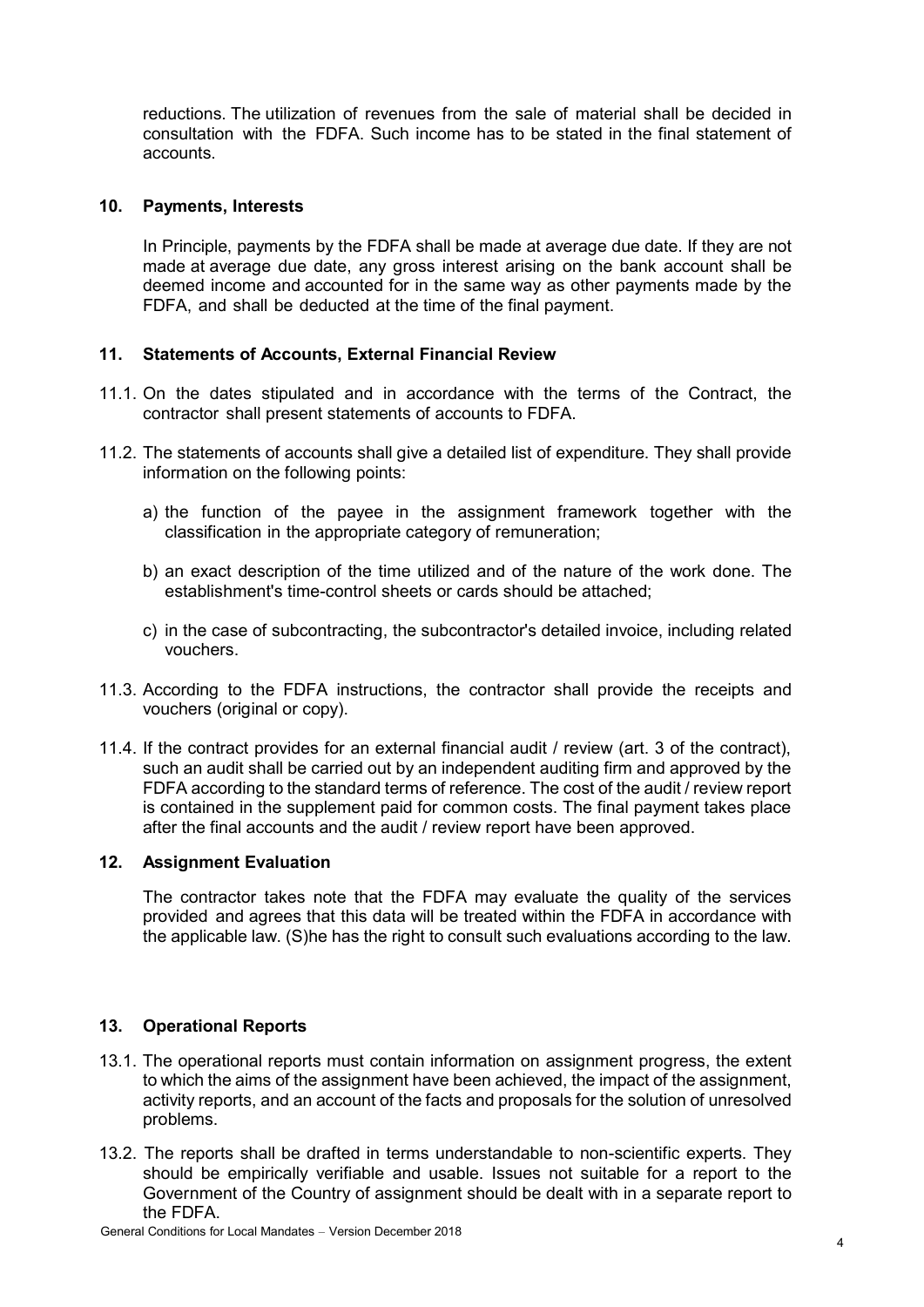# **14. Intellectual Property - Copyright**

- 14.1. Within the framework of the contract, the result of the work of the contractor, including rights of use and of exploitation as well as all intellectual property rights, including copyright and their dissemination, are the property of the FDFA. At the explicit request of the contractor, the latter's participation may be mentioned by the FDFA. In addition, the FDFA may, pursuant to a separate agreement, authorize the contractor to use and/or exploit such intellectual property rights either free of charge or against remuneration.
- 14.2. The contractor shall undertake to meet all demands by third parties concerning any breach of intellectual property rights and to pay any expenses arising from such violation, including any indemnification.
- 14.3. The FDFA shall undertake to inform the contractor immediately of any claim for indemnification, as well as to provide him/her with all necessary documents for her/his defense, unless otherwise stipulated in the law.
- 14.4. In case any information relating to this assignment has to be made public by the FDFA as a result of specific legal obligations (e.g. the Freedom of Information Act), the contractor agrees not to consider the publishing as a violation of any of her/his intellectual property rights.

#### **15. Confidentiality/Disclosure of Information**

- 15.1. All verbal and written communication, and any excerpt from it, between the FDFA, other administrative bodies of Switzerland, and the contractor shall be confidential. All documents relating to the contract, information, and data resulting from the contract which are supplied to the contractor in connection with the contract or which the contractor may have elaborated, are confidential and must not, either in whole or in part, be made accessible to third parties unrelated to the contract or used for purposes other than those for which they were supplied or elaborated. The contractor shall draw the attention of her/his staff to the confidentiality.
- 15.2. In case any information relating to this assignment has to be made public by the FDFA as a result of specific legal obligations (e.g. based on the Freedom of Information Act), the contractor agrees not to consider the publishing as a violation of the agreed confidentiality (15.1 GC).
- 15.3. Any publication and/or communication relating to the mandate must be object of prior authorization in writing by the FDFA. If the FDFA authorizes the contractor to supply information on the contract, the contractor must provide such information accurately.
- 15.4. The provisions described above shall remain valid after the termination of the assignment.

#### **16. Deadlines**

- 16.1. Once the agreed deadlines are over, the contractor shall immediately be deemed to be in default.
- 16.2. In case of default, the FDFA may claim penalties. In the event of a penalty claim, for each day of delay, 1% of the contractor's total remuneration shall be deducted from the